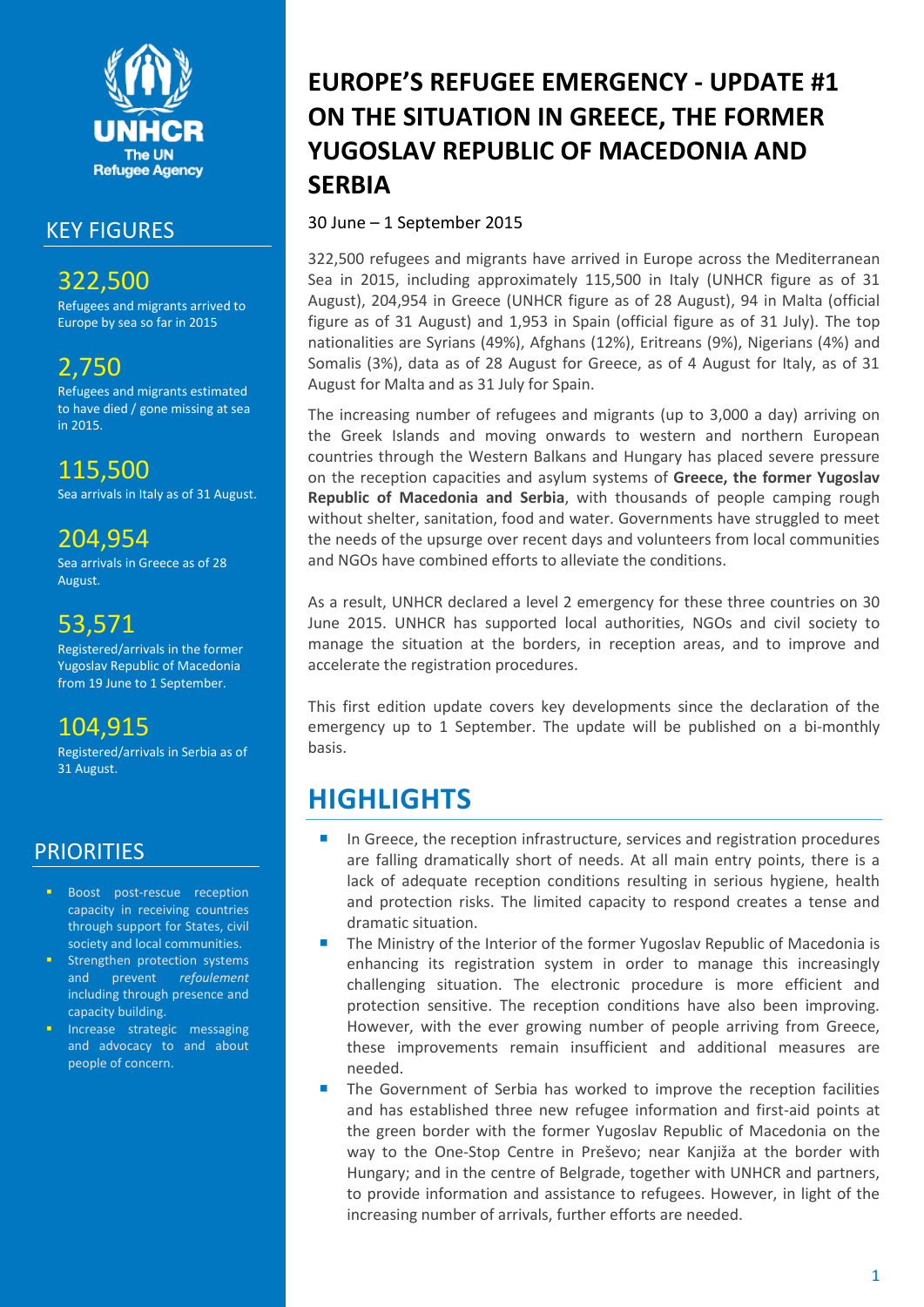# **UPDATE ON ACHIEVEMENTS**

### **Operational Context**

#### **Greece**

The increasing backlog in registration and the lack of availability of ferry tickets leads to major congestion on most of the islands, particularly on Lesvos, Kos, Chios, Samos and Leros. The numbers of average daily arrivals almost doubled from 1,600 in July to 2,900 in August (Lesvos: 1,500 arrivals per day; Kos: 500; other islands: 1,000). Over the last days of August, at least 12,000 refugees and migrants have been present on the island of Kos. Demonstrations sometimes amounting to clashes between the police and refugees and migrants occur on a regular basis, particularly on Kos and Lesvos. The deployment of special ferry services has led to temporary reductions of refugees and migrants present on some islands. The majority of arrivals are Syrians (69%), Afghans (18%) and Iraqis (4%) and most do not wish to stay and apply for asylum in Greece and move onwards. So far, only 7,469 persons have applied for asylum in Greece in 2015 (as of end of July). The reception capacity on the Islands and in Athens remains highly inadequate given the increasing number of arrivals. Discussions are on-going between the European Union, EASO, Frontex and Greece, on the implementation of the hotspot approach, which envisages provision of support to facilitate identification, access to the asylum procedure and relocation.

#### **The former Yugoslav Republic of Macedonia and Serbia**

In both countries, refugees, including an increasing number of families with small children, arrive traumatized, exhausted and in need of food, water, medical services and basic reception facilities. Since early June 2015, the numbers of arrivals have increased dramatically to reach 2,500-3,000 people per day.

In the former Yugoslav Republic of Macedonia, the asylum law was amended on 18 June and people can now indicate their intention to apply for asylum at the border and benefit from a document authorizing them to travel legally to Skopje and have their asylum claims registered within 72 hours, reducing the risk of exposure to attack by criminal gangs or to traffic accidents. From 19 June to 1 September, 53,571 people have registered their intention to seek asylum in the country.

In Serbia, 37,195 people expressed intention to seek asylum in August alone (as of 31 August), totaling 104,915 applications so far in 2015. It is estimated these figures constitute approximately half of the total number of people transiting through these countries.

Due to the increasing number of arrivals, the Government of the former Yugoslav Republic of Macedonia closed its border with Greece on 19 August. 6,000 – 7,000 individuals were stranded on the Greek side until the border was reopened on 22 August, when the authorities started admitting smaller groups of people at a time.

Both Governments have requested international support, in particular in the area of reception, asylum and migration management. Additional support is urgently required, including through joint efforts with the EU, national authorities and civil society.

### **Achievements**

#### Protection

#### **Greece**

#### **Achievements and Impact**

 UNHCR currently has 20 protection/field staff positioned at key arrival and exit points, including on Lesvos, Kos, Samos, Chios, Leros, Rhodes and the land border region (Idomeni, at the border with the former Yugoslav Republic of Macedonia). Protection teams are monitoring arrival processes and are meeting newcomers in order to provide information on procedures, rights, responsibilities, and assistance. The teams also support local authorities in the profiling of the population in order to improve identification of specific needs.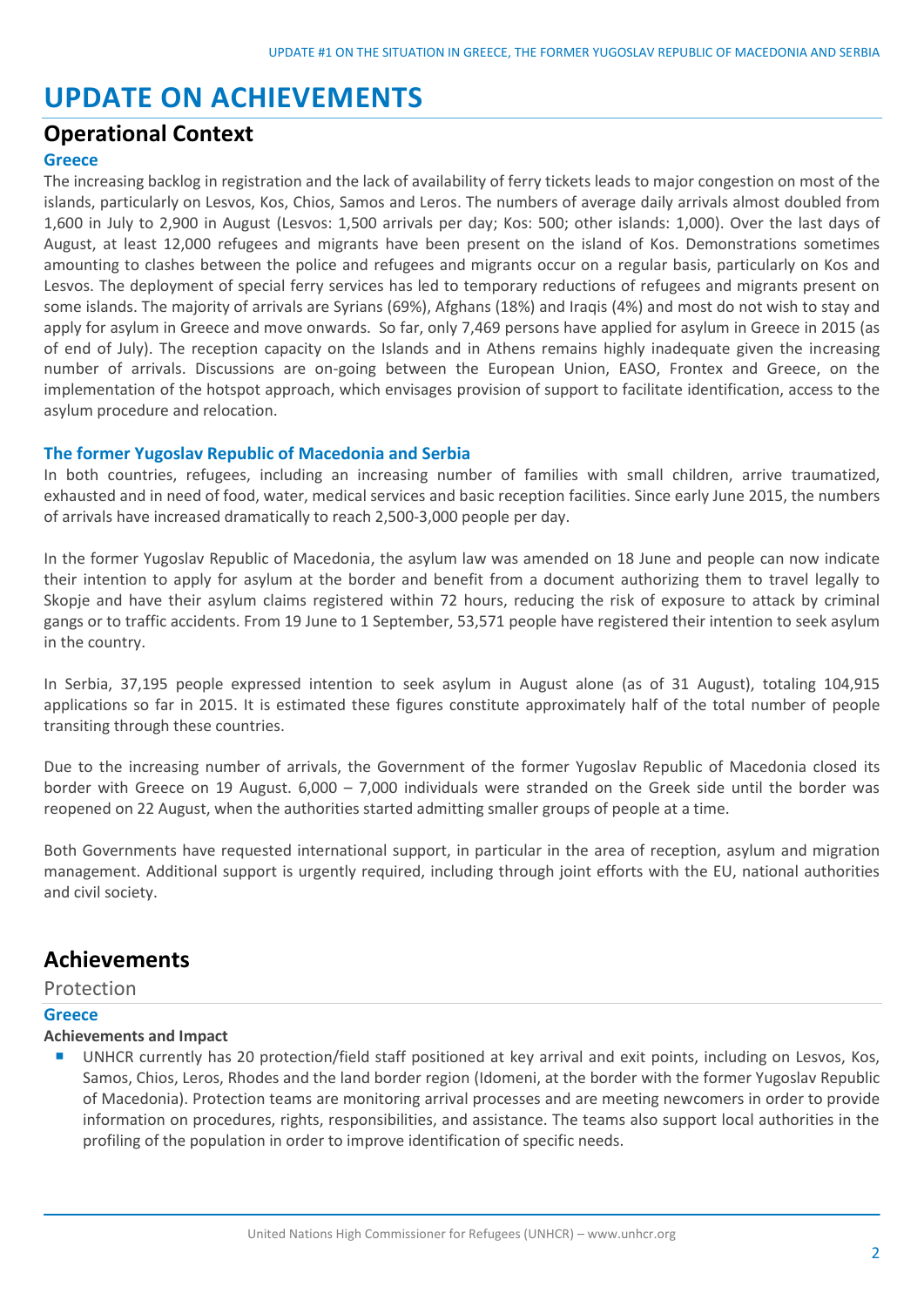#### UPDATE #1 ON THE SITUATION IN GREECE, THE FORMER YUGOSLAV REPUBLIC OF MACEDONIA AND SERBIA

- UNHCR increased the capacity of the interpretation service provided by METAction. 19 interpreters are now based on the islands, covering Arabic and Farsi/Dari. Their presence has facilitated communication and understanding between the law enforcement authorities and the refugees. An additional pool of interpreters for various languages is available in Athens and these can be deployed on mission on a needs-basis.
- On Lesvos, to address the exposure of those on the move to accidents, exhaustion and other risks, UNHCR has advocated to change the law so the transportation of undocumented people, under certain circumstances, is no longer criminalized.
- With the assistance of its partner METAction, UNHCR has supported the transfer of unaccompanied children from arrival points to specialized facilities on the mainland.

#### **Identified Needs and Remaining Gaps**

- The reception infrastructure, services and registration procedures are falling dramatically short of real needs. There are long waiting times for registration on the Islands as the number of trained police officers dedicated to registration is not sufficient.
- Given these precarious procedures, it has been challenging to adequately inform arrivals of their duties and responsibilities once in Greece, the different procedures and messages as well as to counter information provided by the smugglers.
- **The changing registration procedures, inadequate reception conditions, and disorderly distribution of insufficient** assistance compounded by limited crowd management capacity continue to cause tensions amongst refugee groups and between refugees and law enforcement authorities.
- There is a need to set up systems to identify, refer and follow-up on people with specific needs. In addition, safety and security around reception centres and informal settlements should be strengthened to prevent violence, including sexual and gender-based violence (SGBV) incidents.

#### **The former Yugoslav Republic of Macedonia**

#### **Achievements and Impact**

- **The Ministry of the Interior, in collaboration with UNHCR, is developing measures to enhance the registration** process. The presence of 12 new data entry clerks from the Macedonian Young Lawyers Association (MYLA), and financed by UNHCR, as well as the new software supported these efforts.
- UNHCR has worked with the local Red Cross to reunite families separated when crossing the border.
- UNHCR's information desk in Gevgelija provides information on registration and protection. Video messages for refugees from refugees are currently being produced to use social media for outreach and information campaigns. Materials containing relevant information on different issues of interest have been produced by WHO, IOM, UNICEF, UNHCR, the Red Cross and MYLA.
- UNHCR and its partners offer free legal assistance in Gevgelija. MYLA also assists asylum-seekers at the Vizbegovo Reception Center with their asylum procedure. These activities are funded by UNHCR.
- UNICEF is planning to support the NGO Open Gate La Strada to set up a team of pedagogues who will cater for the needs of children transiting through the train station in Gevgelija. UNHCR is financing a team of outreach workers to provide psychosocial first aid.

#### **Identified Needs and Remaining Gaps**

- While the registration procedure has improved, additional measures are needed to ensure that the specific needs of people are identified and addressed, including through appropriate referral channels.
- **UNHCR** will be working with partners to strengthen the existing legal protection monitoring system using innovative approaches and mobile technology.
- **Community outreach activities to raise awareness on the plight of refugees and to prevent tensions between the** local communities and refugees are planned.

#### **Serbia**

#### **Achievements and Impact**

In order to speed up registration and the provision of humanitarian and medical assistance to refugees with specific needs, the Government, with UNHCR support, has established a processing centre in the southern border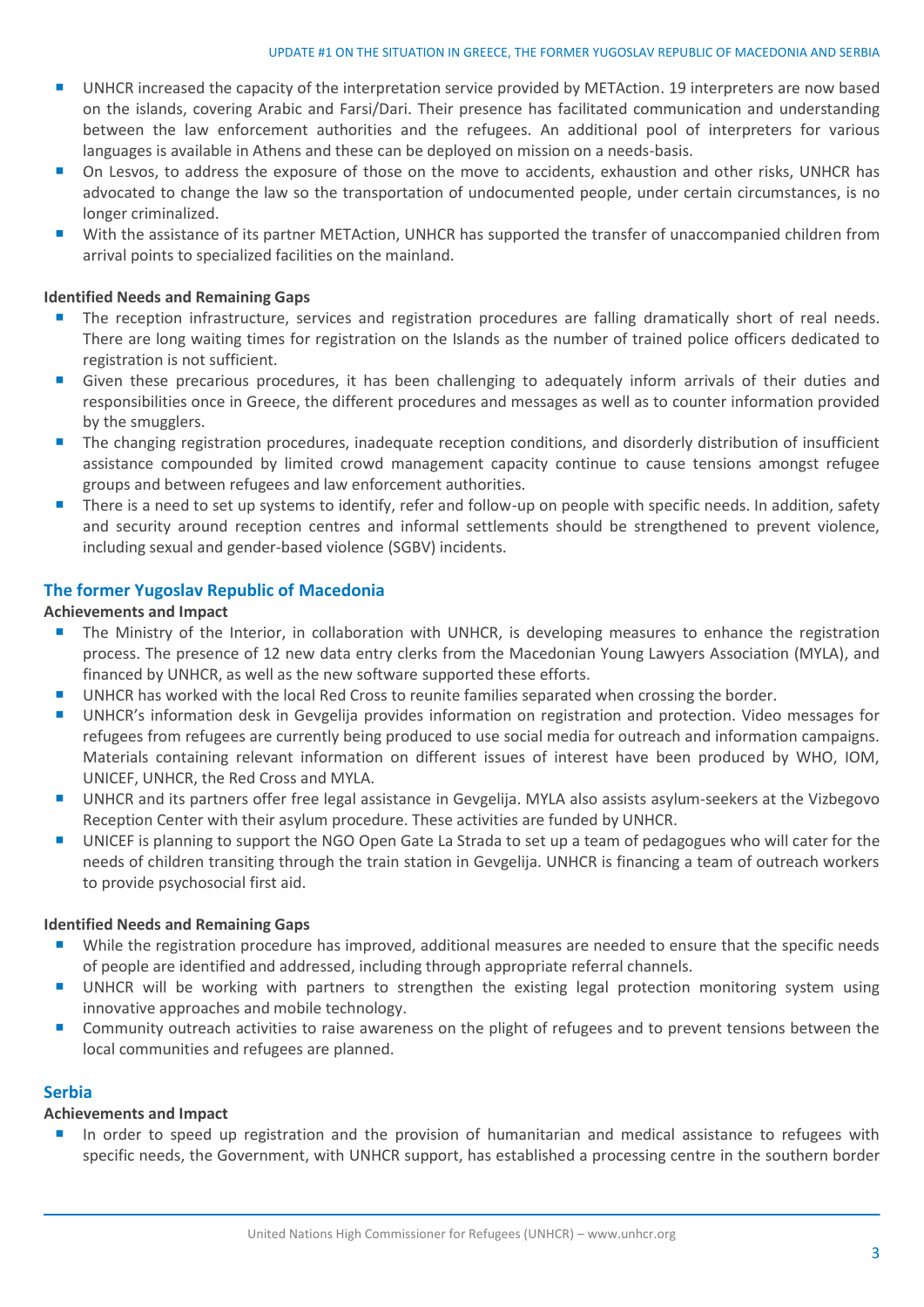municipality of Preševo, which became operational on 8 July. Together with the Serbian Commissariat for Refugees and Migration (SCRM) and Border Police at the One-Stop Centre in Preševo (hereinafter: the Preševo Centre), UNHCR is identifying and prioritizing people with specific needs by referring them to fast-track registration procedures.

- **UNHCR's partner, the Belgrade Centre for Human Rights, distributes information brochures, offers legal assistance** to people with specific needs and accompanies them through the asylum procedures in Belgrade.
- **F** Following the joint initiative of the municipality of Belgrade, UNHCR and its partners, the Adventist Development and Relief Agency (ADRA) and the BCHR, an Asylum Info Centre was set up in Belgrade on 24 August to provide information, various forms of counseling, referrals and assistance to refugees.
- UNHCR, together with the Government and other partners, has reunited several children with their families, who have been separated in the former Yugoslav Republic of Macedonia.
- UNHCR has provided training on profiling to its partners in the village of Miratovac, at the border with the former Yugoslav Republic of Macedonia. Partners are now identifying people with specific needs and distributing food and water to families along their journey to Preševo.

#### **Identified Needs and Remaining Gaps**

- Systematic identification and referral of cases with specific needs require further improvement.
- **There is a lack of adequate interpretation in Arabic, Farsi and Urdu particularly for authorities.**

#### Humanitarian Assistance and Technical Support

#### **Greece**

#### **Achievements and Impact**

- UNHCR has supported a limited number of individuals with specific needs with one-time assistance, such as coverage of exceptional accommodation and food in case of need.
- UNHCR has also provided buses to the coast guards to transport new arrivals to registration points on the Islands.
- UNHCR has rendered daily expert advice to the Greek authorities on the construction of the Eleonas/Votanikos site in Athens. The new site, which opened on 20 August, has a total capacity of 700 people and contains 66 prefabricated houses. In addition, the setting up of tents in the unofficial sites of Cara Tepe and Moria on Lesvos has been improved in line with UNHCR's recommendations.
- **During the days when the border with the former Yugoslay Republic of Macedonia was closed. UNHCR and its** partners delivered food, water, sanitary items as well as plastic sheeting and blankets to those stranded on the Greek side of the border. Volunteers also distributed food, water and clothing.

#### **Identified Needs and Remaining Gaps**

- There is a lack of basic reception conditions (shelter, water, food, sanitation) with serious hygiene, health and fire risks at all main entry points. Although continued efforts are being made to identify additional viable reception facilities and areas, they have so far not yielded results.
- Additional sanitary facilities are urgently needed, particularly toilets and a more effective waste management strategy.
- All actors' combined stocks of relief Items currently fall short of the needs of new arrivals.

#### **The former Yugoslav Republic of Macedonia**

#### **Achievements and Impact**

- During the weekend of 22 23 August, UNHCR worked closely with the Red Cross to distribute food, water and blankets to arrivals stranded at the border.
- UNHCR and partners are pursuing their efforts to improve the health and hygiene conditions in Gevgelija and Tabanovce. The installation of additional toilets and showers, funded by UNHCR, has been completed.
- UNHCR is funding four mobile teams of the Red Cross, which are providing medical assistance and first aid in Gevgelija and Tabanovce.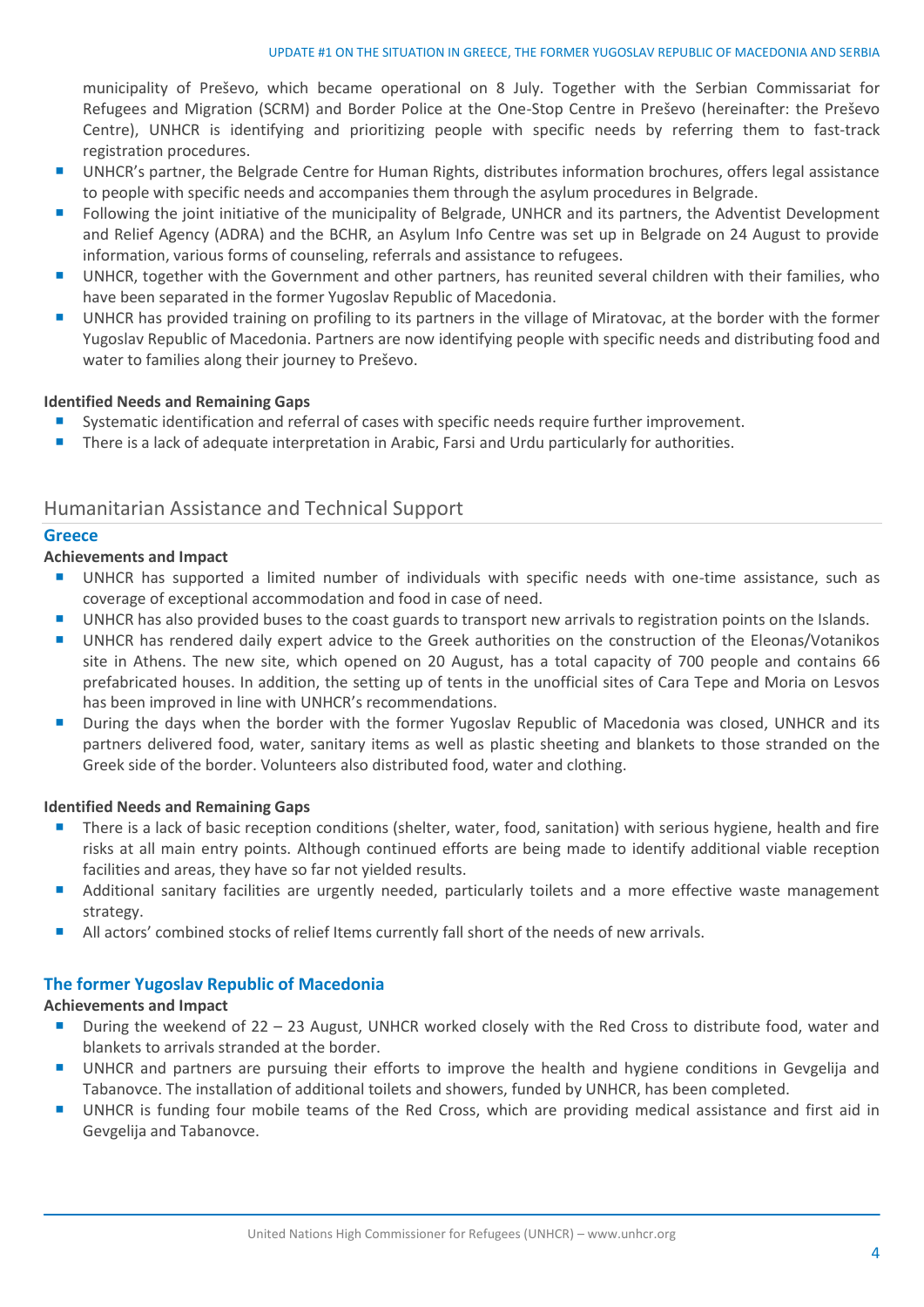UNHCR's partners, the NGOs Nun, Legis and Help the Migrants with the support of individuals are providing daily food packages and other items to the refugees. With the support of UNICEF, the Red Cross is distributing agespecific food for babies in Gevgelija.

#### **Identified Needs and Remaining Gaps**

- The existing water, sanitation, hygiene facilities remain insufficient. Hygiene promotion activities and a health awareness campaign are being envisaged in Gevgelija and Tabanovce.
- The World Health Organization (WHO), in cooperation with the Ministry of Health will support the training of medical teams and Red Cross volunteers in the hospitals in Gevgelija and Kumanovo. This training is planned in mid-September.

#### **Serbia**

#### **Achievements and Impact**

- As part of its contingency planning for the winter, the SCRM is currently working to increase the capacity of the Preševo Centre, which will be able to host 350 people following the completion of the work.
- UNHCR and its partners have stepped up the distribution of water and food in various locations across the country. UNHCR covered the cost of food assistance for refugees at the Preševo Centre, which was distributed by the Red Cross (RC).
- The Government, with the help of UNHCR and partners, established three new refugee information and first aid points (RAPs). These are located at the green border with the former Yugoslav Republic of Macedonia on the way to the One-Stop Centre in Preševo, near Kanjiža at the border with Hungary, and in the centre of Belgrade. The authorities and NGOs, including UNHCR's partners, provide humanitarian, medical aid, identification and referral for those with specific needs.

#### **Identified Needs and Remaining Gaps**

- Sanitary conditions remain a concern at the Preševo Centre. The situation at the old brick factory site in Subotica is also deteriorating due to the lack of basic sanitary facilities.
- The Health Centre in Preševo is faced with the lack of medical professionals and emergency vehicles for the transportation of refugees.
- The recent worsening of the weather conditions (drop in temperatures and the start of torrential rains), is leading to further difficulties for the refugees.
- UNHCR will increase its assistance by delivering blankets, high energy biscuits and bottled water and four containers at the RAP in Kanjiža and at the Miratovac RAP to improve the conditions at the site.

### **Working in partnership**

- UNHCR has continued its close cooperation with the Commission and relevant EU Agencies (including Frontex and EASO) to jointly assess the needs on the ground and seek complementarity in the support provided through the respective operational plans.
- **UNHCR's emergency assistance and protection services in Greece are delivered through several partners, including** the Greek NGO METAction, which provides interpretation services and facilitates escorts of unaccompanied children from arrival points to specialized facilities on the mainland. The partnership with the Ecumenical Refugee Program of the Church of Greece is now including family reunification cases under the Dublin procedure and increased support for integration of recognized refugees. In addition, UNHCR supports the Government's coordination efforts by facilitating an information sharing forum at the Athens level.
- In the former Yugoslav Republic of Macedonia, the refugee response activities are headed by the Crisis Management Team since the declaration of a crisis situation in cooperation with the Ministry of Labor and Social Policy, the Ministry of the Interior and the Ministry of Transport and Communications. Partners working with the Ministries and municipalities are the following: Help the Migrants in Macedonia, HERA, IOM, La Strada Open Gate, Legis, MYLA, Nun, Red Cross, UNDP, UNFPA, UNHCR, UNICEF, and WHO. The Crisis Management Group will be responsible to head the emergency response for 30 days after which a decision will be taken by the Government whether or not to extend its term.